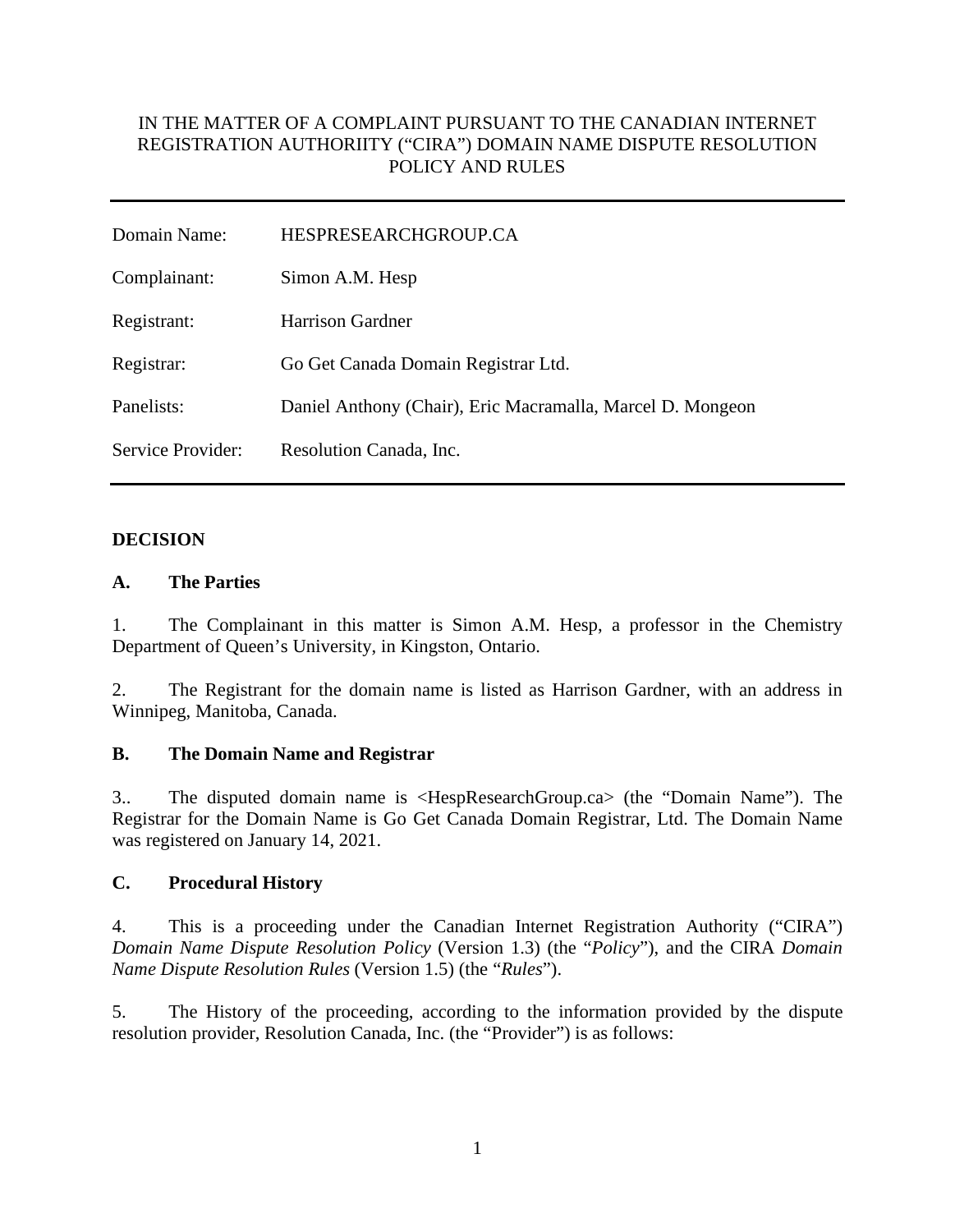- The Complainant filed its Complaint against the Registrant with Resolution Canada, Inc. on December 20, 2021, requesting that the registration for the domain name <HespResearchGroup.ca> be transferred to Simon A.M. Hesp.
- The Complainant obtained the identity of the Registrant from CIRA on December 20, 2021. CIRA also provided the Registrant's postal and email addresses to the Complainant.
- The Provider confirmed that locks had been placed on the Domain Name on December 20, 2021.
- On December 24, 2021, the Provider served a Notice of the Complaint to the Registrant as required by paragraphs 4 and 5 of the *Rules*. The Notice of Complaint informed the Registrant that it had 20 days from December 24, 2020, to respond to the Complaint.
- The Registrant did not file a response to the Complaint.
- The Complainant elected to proceed by a three-member panel.

# **D. Panelist Impartiality and Independence**

6. As required by paragraph 7 of the *Rules*, this panel has submitted to the Provider a declaration of impartiality and independence in relation to this dispute.

# **E. Eligibility**

7. The Complainant, Simon A.M. Hesp, is a Canadian citizen and satisfies paragraph 2(a) of the Canadian Presence Requirements for Registrants in respect of the Domain Name. Therefore, the Complainant is eligible to bring this Complaint, pursuant to paragraph 1.4 of the *Policy*.

# **F. Factual Background**

8. According to the Complaint, the Complainant is a professor in the Chemistry Department of Queen's University, in Kingston, Ontario, who researches various aspects of asphalt materials, science, and engineering. On or about 2011, the Complainant adopted and began using HESP RESEARCH GROUP as a trade name and trademark in association with his scientific research services. The Complainant uses and continues to use the HESP RESEARCH GROUP trade name and trademark by displaying it on research papers, slide show presentations, and on his website.

9. The Complainant engaged the services of a design firm in October 2012 to create a website and promote his research. The design firm registered the Domain Name <HespResearchGroup.ca> on October 25, 2012.

10. While the Domain Name was under the Complainant's control, it was used to promote the Complainant's research activities and provide information to current, former, and prospective students. The Complainant also used the Domain Name for obtaining funding for future research projects. The Domain Name remained under the Complainant's control until 2020, but was not renewed.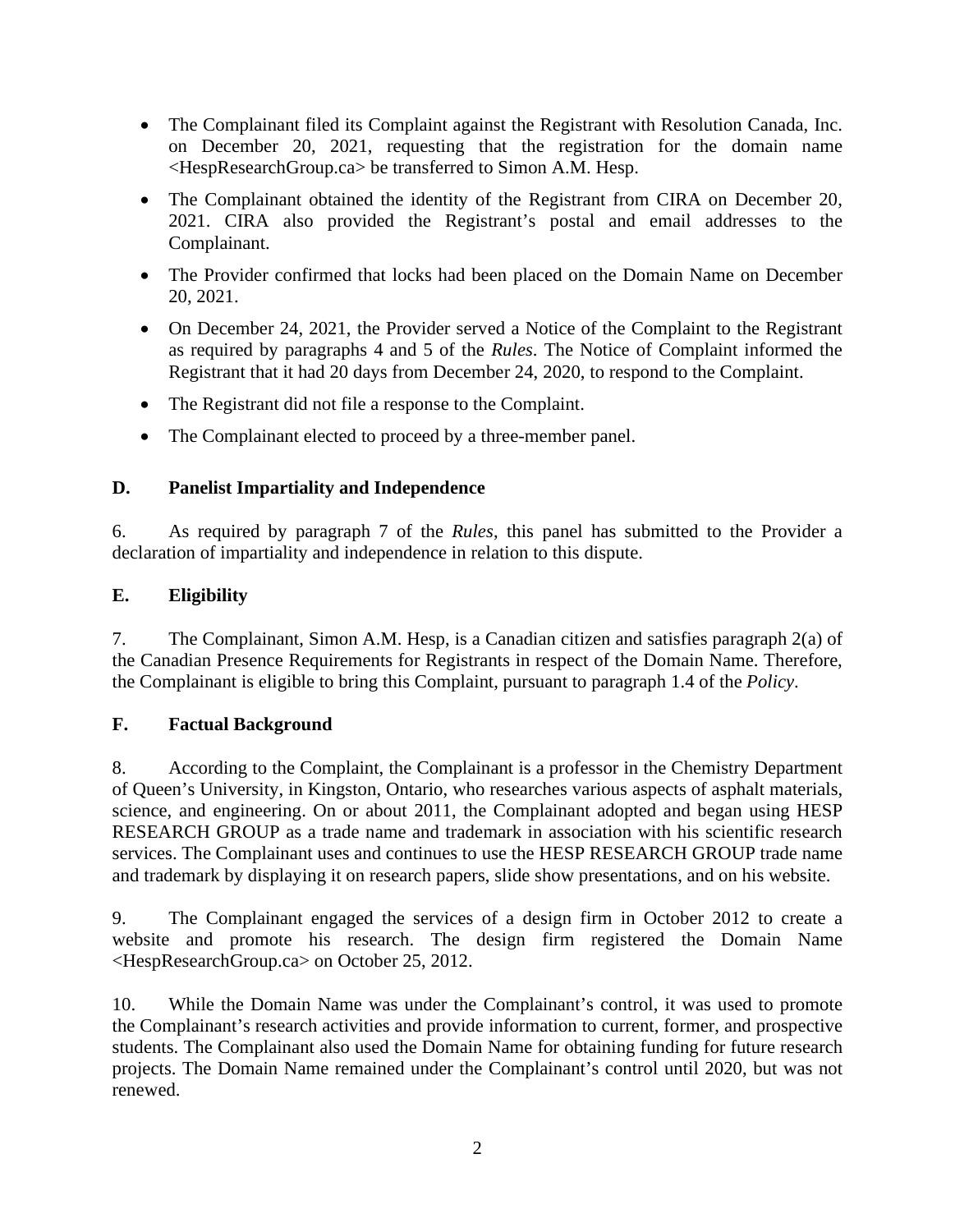11. The Registrant registered the Domain Name on January 14, 2021. Because the Registrant did not respond to the Complaint, there is no information from the Registrant regarding its activities. As discussed below, the Complainant provided some information within the Complaint.

12. The Complainant alleges that the Registrant is using the Domain Name to promote gambling and online casino games while also displaying a copy of the content from the original website. Specifically, the Complainant asserts that the Registrant created a website that copies the Complainant's proprietary content and infuses it with links to third-party gambling and online casino websites.

### **G. CIRA** *Domain Name Dispute Resolution Policy* **Requirements**

- 13. Paragraph 3.1 of the *Policy* requires that the Complainant establish that;
	- a) the Registrant's dot-ca domain name is Confusingly Similar to a Mark in which the Complainant had Rights prior to the date of registration of the domain name and continues to have such Rights;
	- b) the Registrant has no legitimate interest in the domain name as described in paragraph 3.4; and
	- c) the Registrant has registered the domain name in bad faith as described in paragraph 3.5.

14. According to paragraph 4.1 of the *Policy*, the Complainant must establish elements (a) and (b) above on a balance of probabilities. The Complainant must also provide "some evidence" that the Registrant has no legitimate interest in the Domain Name.

### **H. Analysis**

### *Confusingly Similar to Complainant's prior Mark*

15. The Complainant must first establish that the disputed Domain Name is confusingly similar to a Mark in which the Complainant has rights in Canada prior to the date of registration of the Domain Name, and that it continues to have such rights as of the date of the Complaint.

16. The Complainant's asserted trade name and trademark is HESP RESEARCH GROUP ("the Hesp Mark"). Subparagraph 3.2(a) of the *Policy* defines a Mark as a trademark or trade name used in Canada to distinguish a person's wares, services or business from those of another. The Complainant submits he adopted and has been using the Hesp Mark since at least 2011 in association with his scientific research services. The evidence establishes use since at least May 15, 2013 (if not earlier), such as through printouts from Internet Archive's Way Back Machine. Those printouts show the Hesp Mark displayed on the website in association with scientific research services. Additional evidence is provided of scientific papers, presentations, and several million dollars of research funding. The Complainant commenced use of the Hesp Mark well before the Registrant registered the Domain Name on January 14, 2021. Accordingly, this panel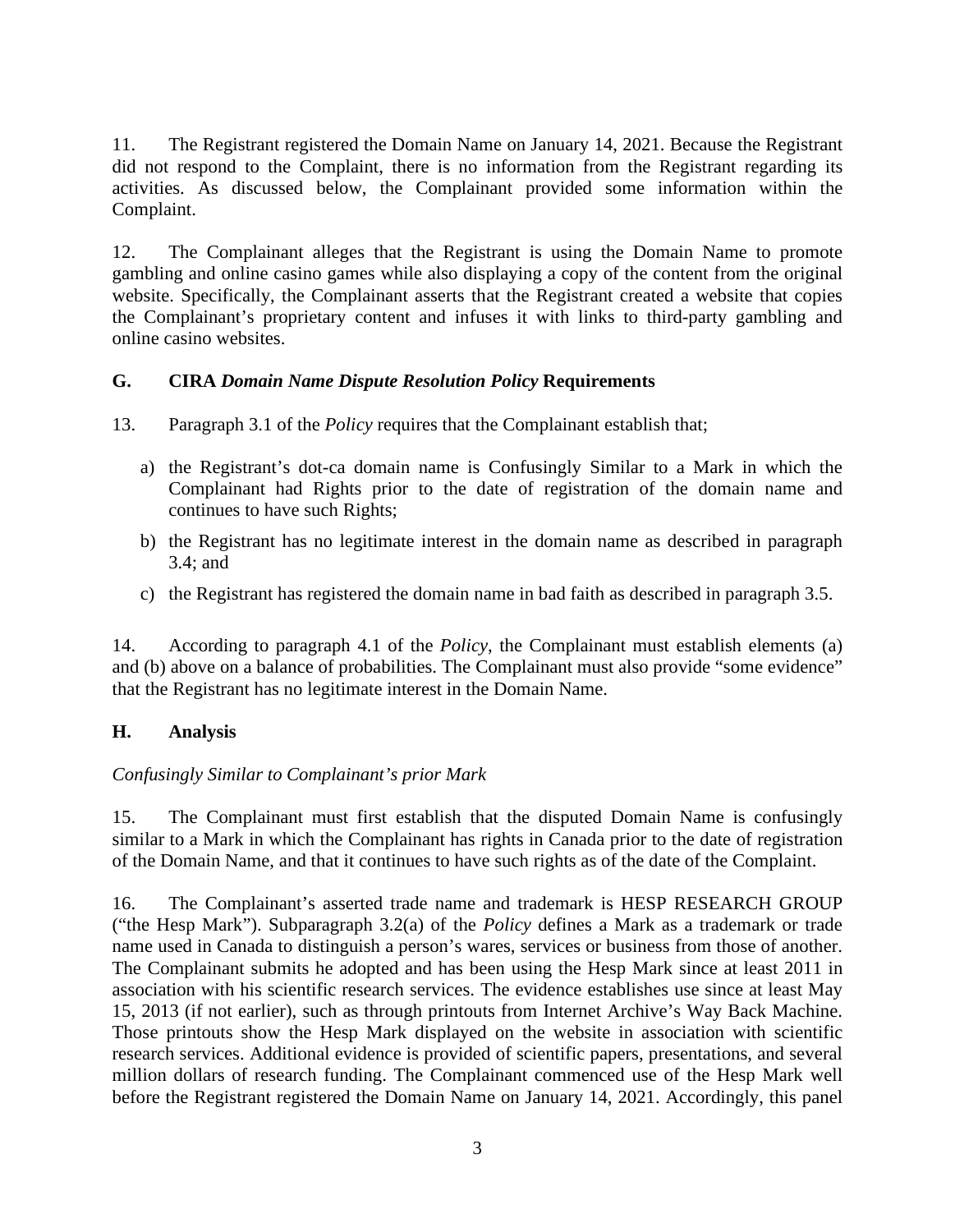finds that the Complainant has established that the Hesp Mark is a "Mark" pursuant to subparagraph 3.2(a) of the *Policy* and that he enjoys prior rights and continues to have such rights.

17. According to paragraph 3.3 of the *Policy*, a domain name is confusingly similar to a Mark when it "so nearly resembles the Mark in appearance, sound or the ideas suggested by the Mark as to be likely to be mistaken for the Mark." The Domain Name in dispute is <HespResearchGroup.ca>. As noted in *Coca-Cola Ltd v Amos B Hennan*, BCICAC Case No 00014, "[f]or the purposes of this Policy, 'domain name' means the domain name excluding the 'dot-ca' suffix." Applying that definition, the domain name is identical to the Complainant's Mark. Therefore, this panels finds that the Complainant has met his burden of establishing, on a balance of probabilities, that the Domain Name is confusingly similar to the Hesp Mark, in which the Complainant had rights prior to the date of the registration of the Domain Name and continues to have rights.

### *Legitimate Interest*

18. The Complainant submitted that he has never authorized the Registrant to register or use the Hesp Mark in any manner, including as a domain name. In the absence of any responding submissions, this panel accepts the Complainant's evidence.

19. Under subparagraph 4.1(c) of the *Policy*, the Complainant must provide "some evidence" that "the Registrant has no legitimate interest in the Domain Name." Paragraph 3.4 of the *Policy* enumerates six circumstances in which a legitimate interest may arise.

20. This panel finds that the Complainant has provided more than just "some evidence" of the Registrant's lack of a legitimate interest in the Domain Name. The Complainant has provided supporting evidence of longstanding use of the Hesp Mark. Further, the Complainant has demonstrated that since the Registrant registered the Domain Name, it has engaged in activities indicative of impersonation and bad faith, discussed in greater detail below. In the absence of any responding submissions, this panel accepts the Complainant's evidence. Thus, subparagraphs  $3.4(a)$  to (d) of the *Policy* – all requiring good faith – cannot be met.

21. Subparagraphs 3.4(e) and (f) of the *Policy* do not apply. The Domain Name is not the legal name provided by the Registrant, nor does it appear to be the way the Registrant is commonly identified. The Domain Name is not a geographical name of the Registrant's noncommercial activity or place of business.

22. No other legitimate interest can be made out from the evidence. Therefore, this panel finds that the Complainant satisfied his burden of providing "some evidence" that the Registrant has no legitimate interest in the Domain Name.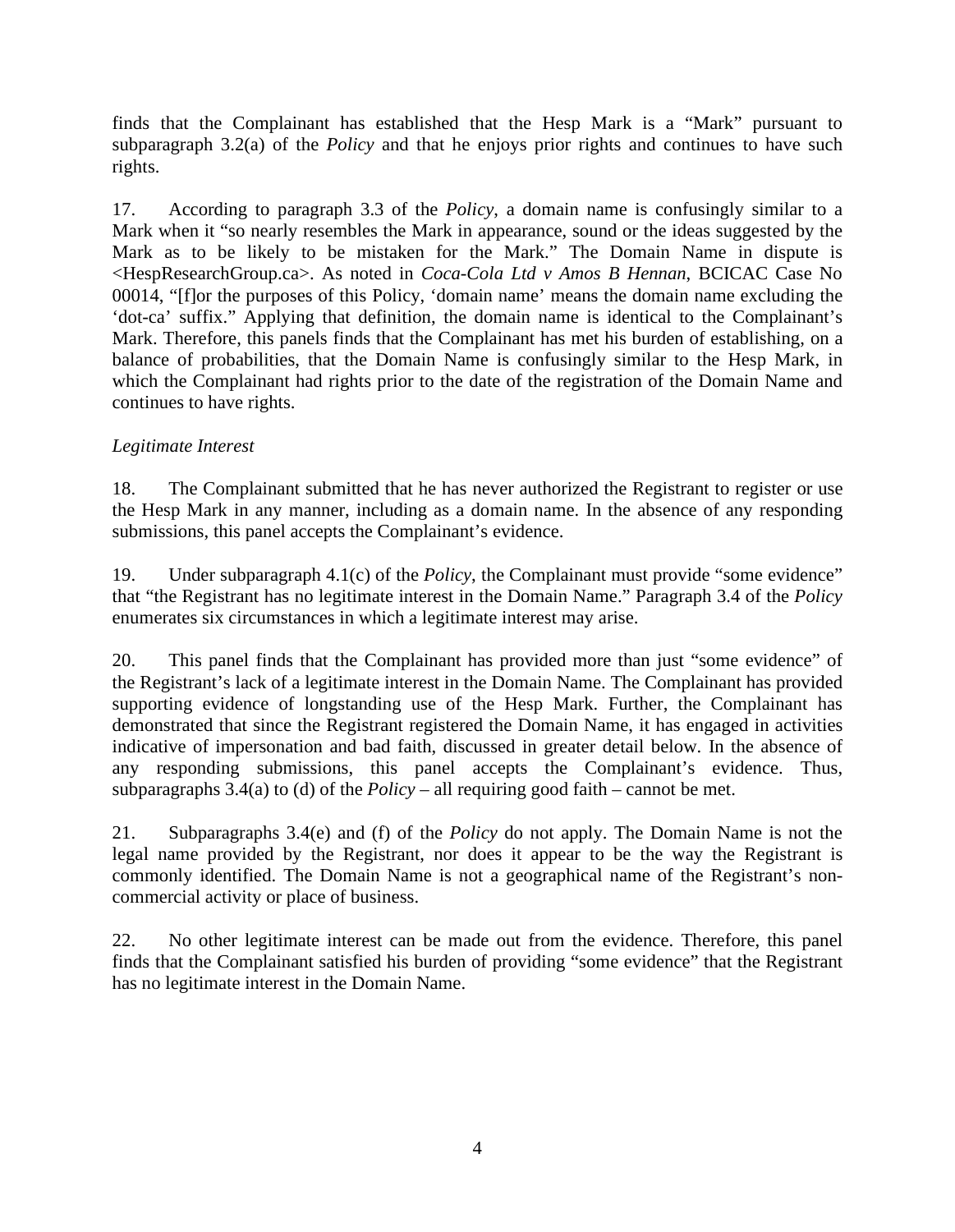#### *Bad Faith*

23. Several non-exhaustive bases for a finding of bad faith are set out in paragraph 3.5 of the *Policy*. The Complainant has advanced arguments under bad faith set out in subparagraphs 3.5(b) and 3.5(d) of the *Policy*. Each argument is addressed below.

24. Subparagraph 3.5(b) of the *Policy* provides:

The Registrant registered the domain name or acquired the Registration in order to prevent the Complainant, or the Complainant's licensor or licensee of the Mark, from registering the Mark as a domain name, provided that the Registrant alone or in concert with one or more additional persons has engaged in a pattern of registering domain names in order to prevent persons who have Rights in Marks from registering the Marks as domain names.

25. The Complainant has submitted ample evidence supporting a pattern of the Registrant registering domain names and appropriating the trademarks, business names, personal names, and likenesses of others to promote third-party gambling and online casino websites. The Complainant supplied a list of dot-ca domain names owned by the Registrant, identified by CIRA, demonstrating that the Registrant owns over 290 domain names. Many of the listed domain names are stated to link to active websites displaying information about the person or business legitimately associated with the name that forms the domain name, with additional text added by the Registrant to promote gambling. The Complainant provided numerous exemplary screen captures showing that these domain names link to websites prominently displaying text and hyperlinks to online casino websites. The same online casino websites whose hyperlinks are displayed on the website associated with the Domain Name at issue.

26. As few as two registrations, including the domain(s) at dispute, have been found sufficient to establish a pattern under subparagraph 3.5(b) of the *Policy*: *e.g. Great Pacific Industries Inc v Ghalib Dhalla*, BCICAC Case No. 00009; *Canadian Broadcasting Corporation/Société Radio-Canada v William Quan,* BCICAC Case No. 00006; *Allergan Inc v Hiebert Net Inc*, BCICAC Case No. 00058. The Complainant provided a list generated by CIRA of over 290 domain names owned by the Registrant. The Complainant also provided three examples of the Registrant using these domain names to appropriate the likenesses of persons, businesses, and marks to compel visitors to navigate to online gambling and casino websites. This panel finds that the Complainant has demonstrated that the Registrant has engaged in a pattern of registering domain names to prevent the Complainant and others from registering domain names corresponding to Marks in which they have rights. Bad faith is therefore established pursuant to subparagraph 3.5(b) of the *Policy*.

27. Subparagraph 3.5(d) of the *Policy* provides:

The Registrant has intentionally attempted to attract, for commercial gain, Internet users to the Registrant's website or other on-line location, by creating a likelihood of confusion with the Complainant's Mark as to the source, sponsorship, affiliation, or endorsement of